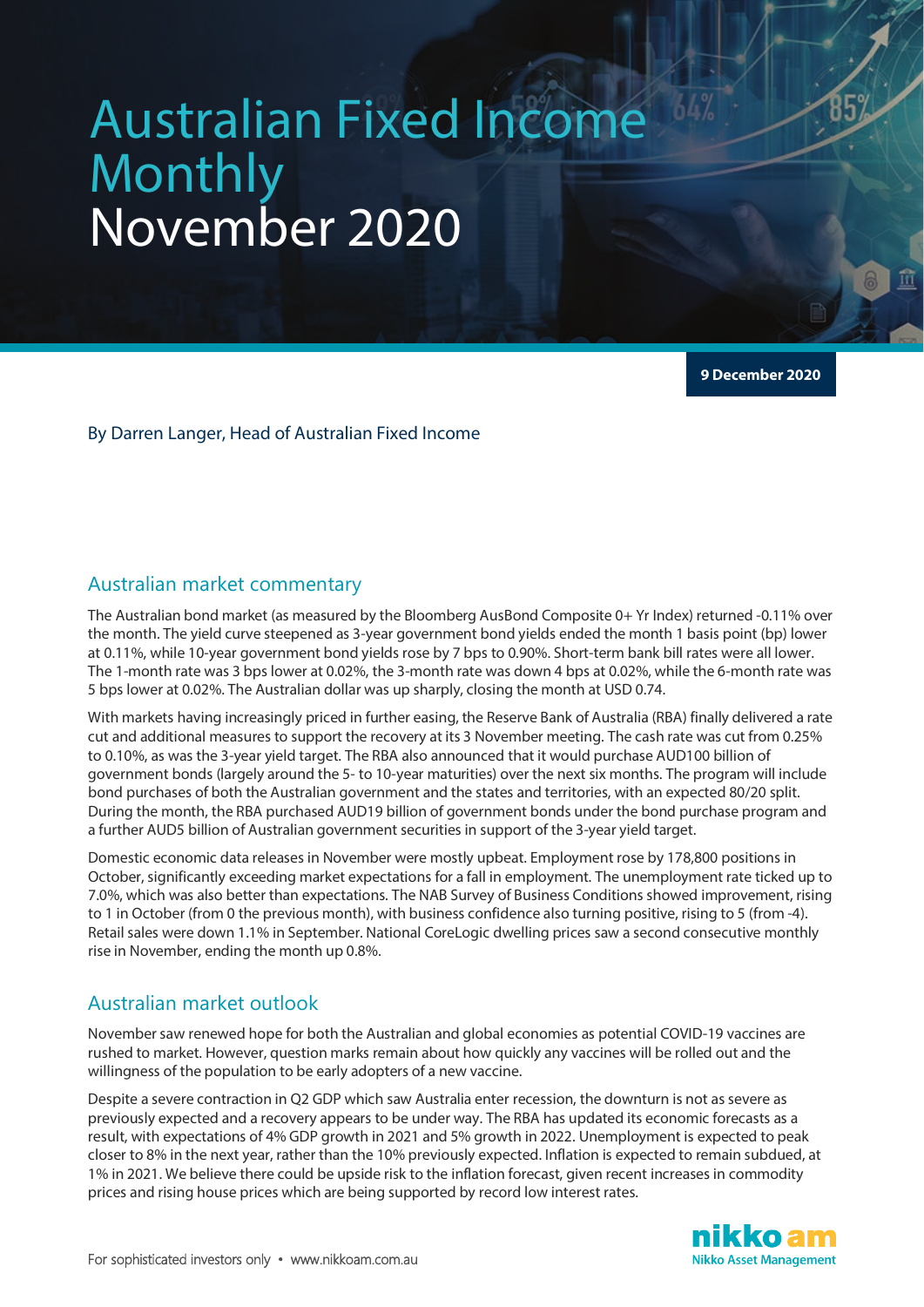The RBA's quantitative easing (QE) has been designed to make financing conditions easier and to give banks an incentive to make sure the money gets to where it is needed most. Lower interest rates should assist the recovery through the following: lower financing costs for borrowers, a lower exchange rate than otherwise and support for asset prices and balance sheets. The Term Funding Facility is also supporting the supply of credit to businesses.

According to APRA, loan deferrals totalled AUD 88 billion, or approximately 3.3% of total loans outstanding (as at 31 October 2020), a sharp improvement from 6.7% in the month prior, as exits from deferral continued to outweigh new entries. The majority of the deferrals by dollar value (over 75%) are housing loans, however the incidence of deferrals is higher in business loans (4.5%) than it is for housing (3.9%). APRA expects lenders to encourage borrowers that can restart repayments to do so, and to identify, monitor and manage any loans where this is not possible.

## Credit commentary

The news cycle was dominated in early November by the US election held on 3 November, with Joe Biden likely to be the next US president. President Donald Trump has refused to concede, citing unsubstantiated voter fraud. It is expected that Mr Biden will be confirmed as the clear winner by mid-December when the Electoral College votes are finalised. In late November, the dominant theme was positive news regarding the field trials of three new vaccines to deal with the COVID-19 pandemic, with the manufacturers seeking US FDA approval to accelerate roll out of the vaccine for distribution in early 2021.

The US election result, positive vaccine news and the reopening of Victoria triggered a very strong rally in spreads. Australian bonds sold off as the positive news on the vaccines dominated markets, with the credit markets having their best month this year. AUD non-financial spreads rallied 30 bps and financial spreads rallied 13 bps, on average. Industries which have lagged in this year's rally, such as retail REITs, airlines and airports, all outperformed in November.

National Australia Bank, Westpac and Commonwealth Bank (CBA) all reported financial results during the month. While earnings were down on previous years due to higher (COVID-19 related) provisions, the banks remain well capitalised with core equity tier 1 capital of above 11%. APRA announced it was reducing the 'additional risk overlay' applicable for CBA from AUD 1 billion to AUD 500 million (in line with the other major banks), given the improvements CBA has made in implementing its remedial action plan following the ATM money laundering scandal in 2017 and 2018.

Primary bank issuance picked up following the release of full year results with about AUD 8 billion in issuance, though this was largely tier 2 paper in US markets. Domestic issuance by ADIs was still dampened by high liquidity from the build-up in their substantial deposit funding bases and by their access to the RBA's Term Funding Facility (where AUD 106 billion is available in undrawn 3-year funding).

In early November, APRA confirmed that the Committed Liquidity Facility (CLF) would be reduced in size by AUD 25 billion to AUD 188 billion, citing that this reflected improvements in ADI funding and liquidity and their expectation that government debt would continue to increase beyond 2021 and so the CLF may not be required in the foreseeable future.

There were nine credit issues in November totalling AUD 4.53 billion with non-financials (Australian Gas Infrastructure Finance (AGIF), Australian Catholic University and NBN Co) contributing AUD 2.15 billion of that amount (AUD 1.95 billion of this was for first time issuers: NBN Co for AUD 1.2 billion and AGIF for AUD 750 million). Financial issuance of AUD 2.3 billion during November was dominated by tier-2 issuance by National Australia Bank (AUD 1.25 billion) and Bendigo & Adelaide Bank (AUD 150 million). Bendigo & Adelaide Bank also issued an AUD 650 million senior unsecured FRN in November, the first senior unsecured AUD issue since May. Met Life also issued (AUD 500 million) in this market for first time in many years. Although supply of corporate paper has been steady for most of this year (apart from March), the total issued is about one third lower than the comparable period last year given the sharp decline in financial issuance as ADIs build up deposits and utilise Term Funding Facility from RBA. After a busy September & October, issuance in the securitised market was much reduced at total AUD 1.2 billion across 2 non-ADI RMBS issues (Pepper and Ruby).

Ratings actions over the month included Coca-Cola Amatil Ltd having its BBB ratings placed on Credit Watch by Standard & Poor's (S&P) following last month's announcement from Coca-Cola European Partners plc that it had made a non-binding proposal to acquire the company. Due to increased regulatory concerns, Crown was downgraded one notch by Moody's to Baa3 (with Negative Outlook), while S&P placed its BBB rating for Crown on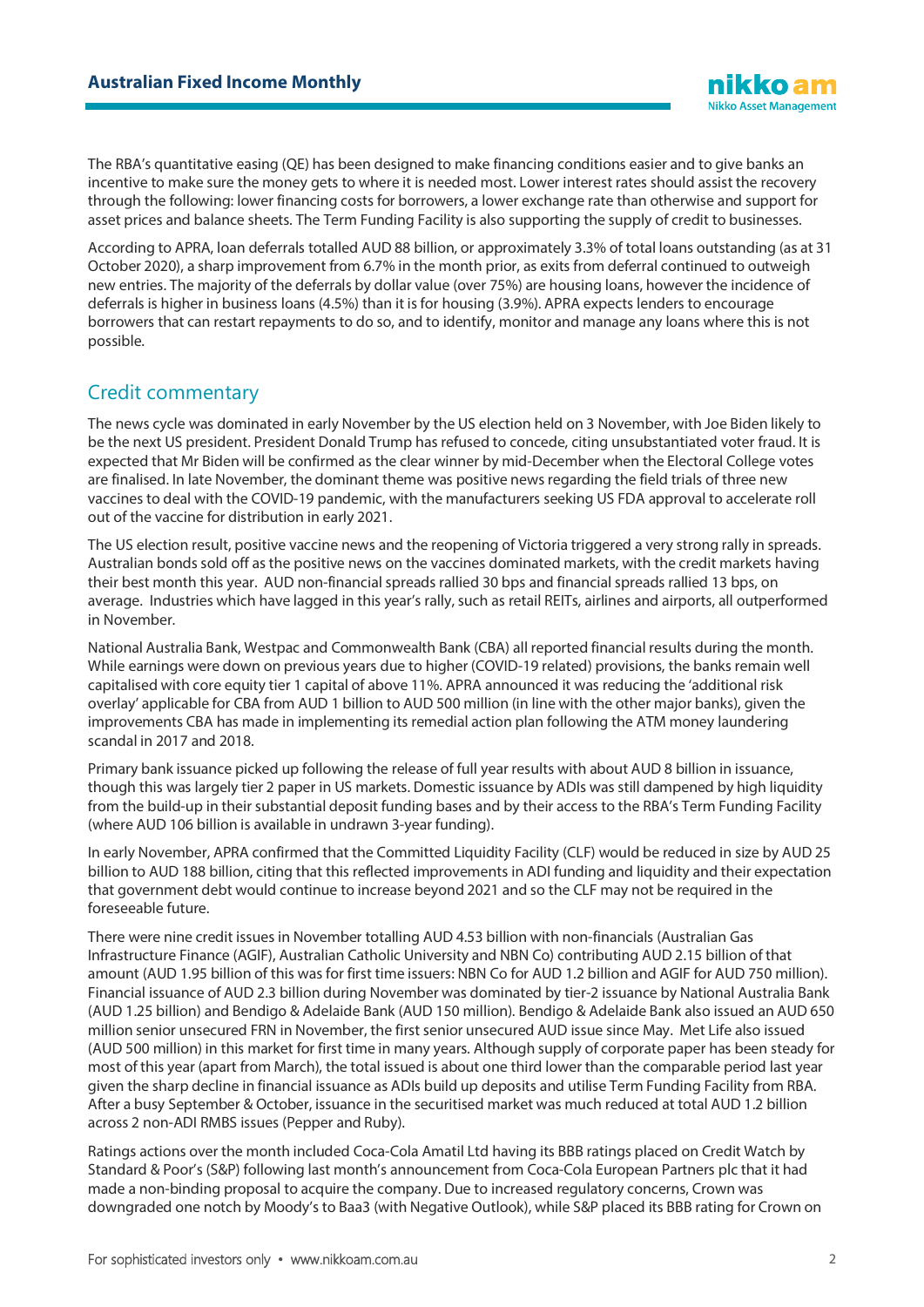Credit Watch Negative. Ratings were assigned to new borrowing vehicle AGIF of A3 and BBB+ by Moody's and S&P, respectively, both with Stable Outlook. AGIF is the borrowing vehicle for Australian Gas Infrastructure Holdings, which includes Energy Partnerships and Dampier-Bunbury Natural Gas Pipeline (DBNGP) group—their ratings were aligned with AGIF (this resulted in DBNGP being upgraded 1 notch to A3 by Moody's and to BBB+ by S&P).

Other issuers to receive new ratings during November included NBN Co (rated A1 by Moody's and AA by Fitch), Defence Bank (rated Baa1 by Moody's) and Western Sydney University (rated Aa2 by Moody's).

# Credit outlook

After a contraction of spreads since March, and further step-down in November, credit is less compelling.

While Australia has done well to contain the community spread of COVID-19, the level of economic activity is still in recovery phase, helped by substantial Federal and state government support programs. The local optimism of a path forward given gradual relaxation of social restrictions, reopening of inter-state borders and potential vaccines in near future, is still somewhat clouded by the unknown impact of expected run-off in these various government support programs and the recent resurgence of infections in both US and Europe. Caution has become a key requirement for viewing markets. For credit investors, understanding the different risks involved in individual credit issuers has become increasingly pertinent as an initial broad-based spread widening has now been almost completely reversed and spread movements have become increasingly refined depending upon the exposure of each issuer to the COVID-19 affected areas of the economy.

Both supply and demand are lower domestically than last year, but supply has been assisted by local non-financial issuers being more willing to access the domestic market. However, going forward until at least markets settle and outcomes from virus-related restrictions become clearer, it would seem likely that supply will be uncertain. Domestic non-financial supply is traditionally less abundant and is being tempted to offshore markets where government buying of credit has strengthened both the demand and pricing of credit.

We believe allocation to credit should be more weighted towards shorter dated credit, which is less sensitive to spread movements. Given that the RBA's Term Funding Facility will limit the need for local financial supply, domestic banks are less likely to access the market. For offshore issuers, caution must be applied due both to the long running issue of the complexity of the variations in treatment of capital requirements with varying rules on TLAC (total loss-absorbing capacity) and to the different levels of impact of COVID-19 in each of the markets.

Accordingly, although domestic banks offer a simpler value proposition, supply is uncertain, and they are likely to become increasingly expensive. Hence, offshore financials are becoming an important part of the investment universe. On the non-financial side, airports and airlines are the most obvious sectors to avoid but even the less immediately exposed issuers must be scrutinised very carefully for indirect impact from any protracted delay in the local economic recovery. Securitised product would appear to be a potential area of value, but even with these a thorough examination of structure and assets is necessary, and supply may be threatened by competition from the TFF.

#### **Contact us**

#### **Nikko AM Limited**

Level 26, One International Towers Sydney, 100 Barangaroo Avenue Barangaroo NSW 2000, Australia

GPO Box 3881, Sydney NSW 2001, Australia

Phone: + 61 (0) 2 8072 6300 Fax:  $+ 61 (0) 280726304$ Email: enquiries.au@nikkoam.com

iikko am **Nikko Asset Management**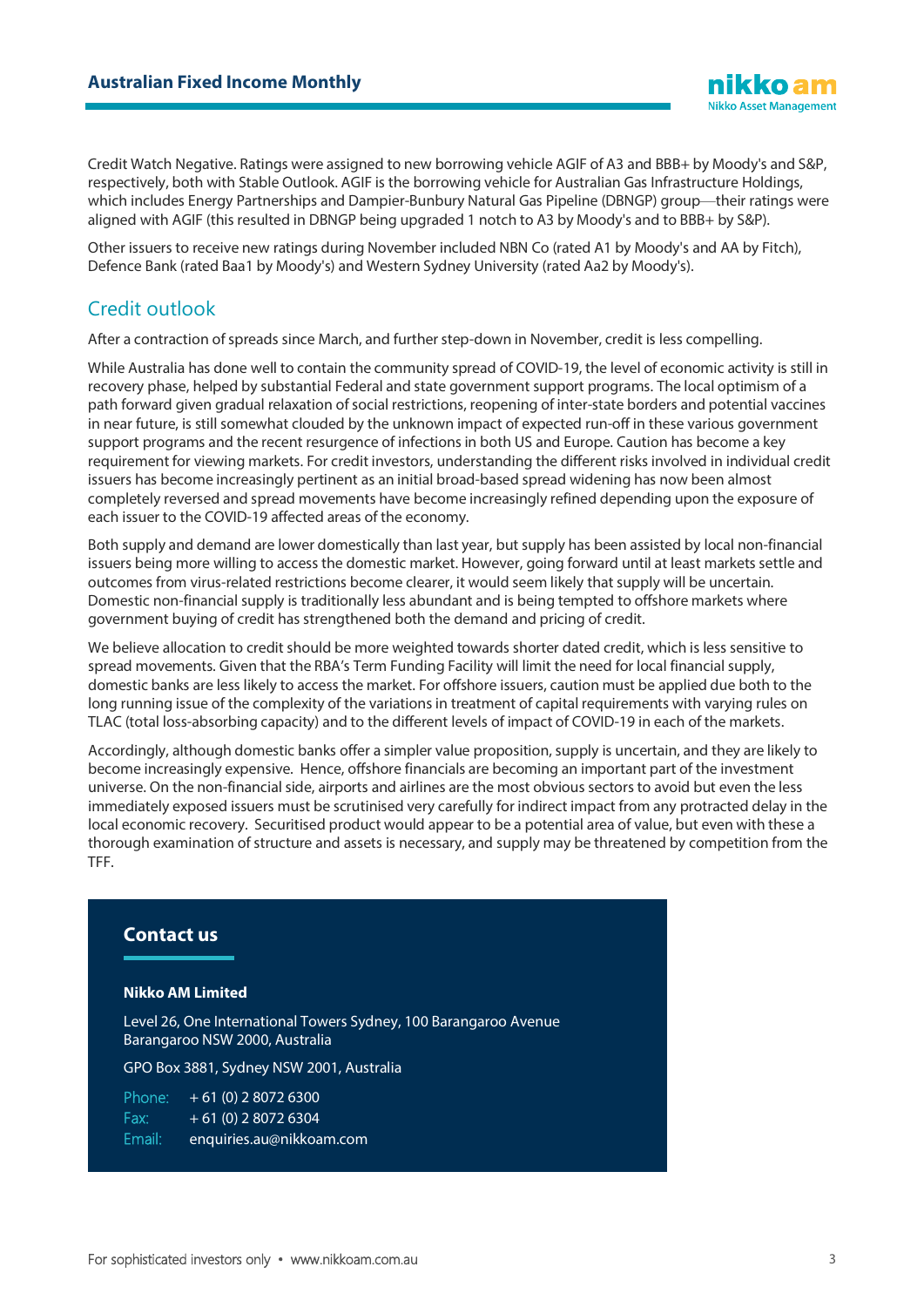Important information: This document is prepared by Nikko Asset Management Co., Ltd. and/or its affiliates (Nikko AM) and is for distribution only under such circumstances as may be permitted by applicable laws. This document does not constitute investment advice or a personal recommendation and it does not consider in any way the suitability or appropriateness of the subject matter for the individual circumstances of any recipient.

This document is for information purposes only and is not intended to be an offer, or a solicitation of an offer, to buy or sell any investments or participate in any trading strategy. Moreover, the information in this material will not affect Nikko AM's investment strategy in any way. The information and opinions in this document have been derived from or reached from sources believed in good faith to be reliable but have not been independently verified. Nikko AM makes no guarantee, representation or warranty, express or implied, and accepts no responsibility or liability for the accuracy or completeness of this document. No reliance should be placed on any assumptions, forecasts, projections, estimates or prospects contained within this document. This document should not be regarded by recipients as a substitute for the exercise of their own judgment. Opinions stated in this document may change without notice.

In any investment, past performance is neither an indication nor guarantee of future performance and a loss of capital may occur. Estimates of future performance are based on assumptions that may not be realised. Investors should be able to withstand the loss of any principal investment. The mention of individual stocks, sectors, regions or countries within this document does not imply a recommendation to buy or sell.

Nikko AM accepts no liability whatsoever for any loss or damage of any kind arising out of the use of all or any part of this document, provided that nothing herein excludes or restricts any liability of Nikko AM under applicable regulatory rules or requirements.

All information contained in this document is solely for the attention and use of the intended recipients. Any use beyond that intended by Nikko AM is strictly prohibited.

Japan: The information contained in this document pertaining specifically to the investment products is not directed at persons in Japan nor is it intended for distribution to persons in Japan. Registration Number: Director of the Kanto Local Finance Bureau (Financial Instruments firms) No. 368 Member Associations: The Investment Trusts Association, Japan/Japan Investment Advisers Association.

United Kingdom and rest of Europe: This document constitutes a financial promotion for the purposes of the Financial Services and Markets Act 2000 (as amended) (FSMA) and the rules of the Financial Conduct Authority (the FCA) in the United Kingdom (the FCA Rules).

This document is communicated by Nikko Asset Management Europe Ltd, which is authorised and regulated in the United Kingdom by the FCA (122084). It is directed only at (a) investment professionals falling within article 19 of the Financial Services and Markets Act 2000 (Financial Promotions) Order 2005, (as amended) (the Order) (b) certain high net worth entities within the meaning of article 49 of the Order and (c) persons to whom this document may otherwise lawfully be communicated (all such persons being referred to as relevant persons) and is only available to such persons and any investment activity to which it relates will only be engaged in with such persons.

United States: This document is for information purposes only and is not intended to be an offer, or a solicitation of an offer, to buy or sell any investments. This document should not be regarded as investment advice. This document may not be duplicated, quoted, discussed or otherwise shared without prior consent. Any offering or distribution of a Fund in the United States may only be conducted via a licensed and registered broker-dealer or a duly qualified entity. Nikko Asset Management Americas, Inc. is a United States Registered Investment Adviser.

Singapore: This document is for information only with no consideration given to the specific investment objective, financial situation and particular needs of any specific person. You should seek advice from a financial adviser before making any investment. In the event that you choose not to do so, you should consider whether the investment selected is suitable for you. This publication has not been reviewed by the Monetary Authority of Singapore. Nikko Asset Management Asia Limited is a regulated entity in Singapore.

Hong Kong: This document is for information only with no consideration given to the specific investment objective, financial situation and particular needs of any specific person. You should seek advice from a financial adviser before making any investment. In the event that you choose not to do so, you should consider whether the investment selected is suitable for you. The contents of this document have not been reviewed by the Securities and Futures Commission or any regulatory authority in Hong Kong. Nikko Asset Management Hong Kong Limited is a licensed corporation in Hong Kong.

Australia: Nikko AM Limited ABN 99 003 376 252 (Nikko AM Australia) is responsible for the distribution of this information in Australia. Nikko AM Australia holds Australian Financial Services Licence No. 237563 and is part of the Nikko AM Group. This material and any offer to provide financial services are for information purposes only. This material does not take into account the objectives, financial situation or needs of any individual and is not intended to constitute personal advice, nor can it be relied upon as such. This material is intended for, and can only be provided and made available to, persons who are regarded as Wholesale Clients for the purposes of section 761G of the Corporations Act 2001 (Cth) and must not be made available or passed on to persons who are regarded as Retail Clients for the purposes of this Act. If you are in any doubt about any of the contents, you should obtain independent professional advice.

New Zealand: Nikko Asset Management New Zealand Limited (Company No. 606057, FSP22562) is the licensed Investment Manager of Nikko AM NZ Investment Scheme, the Nikko AM NZ Wholesale Investment Scheme and the Nikko AM KiwiSaver Scheme.

This material is for the use of researchers, financial advisers and wholesale investors (in accordance with Schedule 1, Clause 3 of the Financial Markets Conduct Act 2013 in New Zealand). This material has been prepared without taking into account a potential investor's objectives, financial situation or needs and is not intended to constitute personal financial advice, and must not be relied on as such. Recipients of this material, who are not wholesale investors, or the named client, or their duly appointed agent, should consult an Authorised Financial Adviser and the relevant Product Disclosure Statement or Fund Fact Sheet (available on our website: www.nikkoam.co.nz).